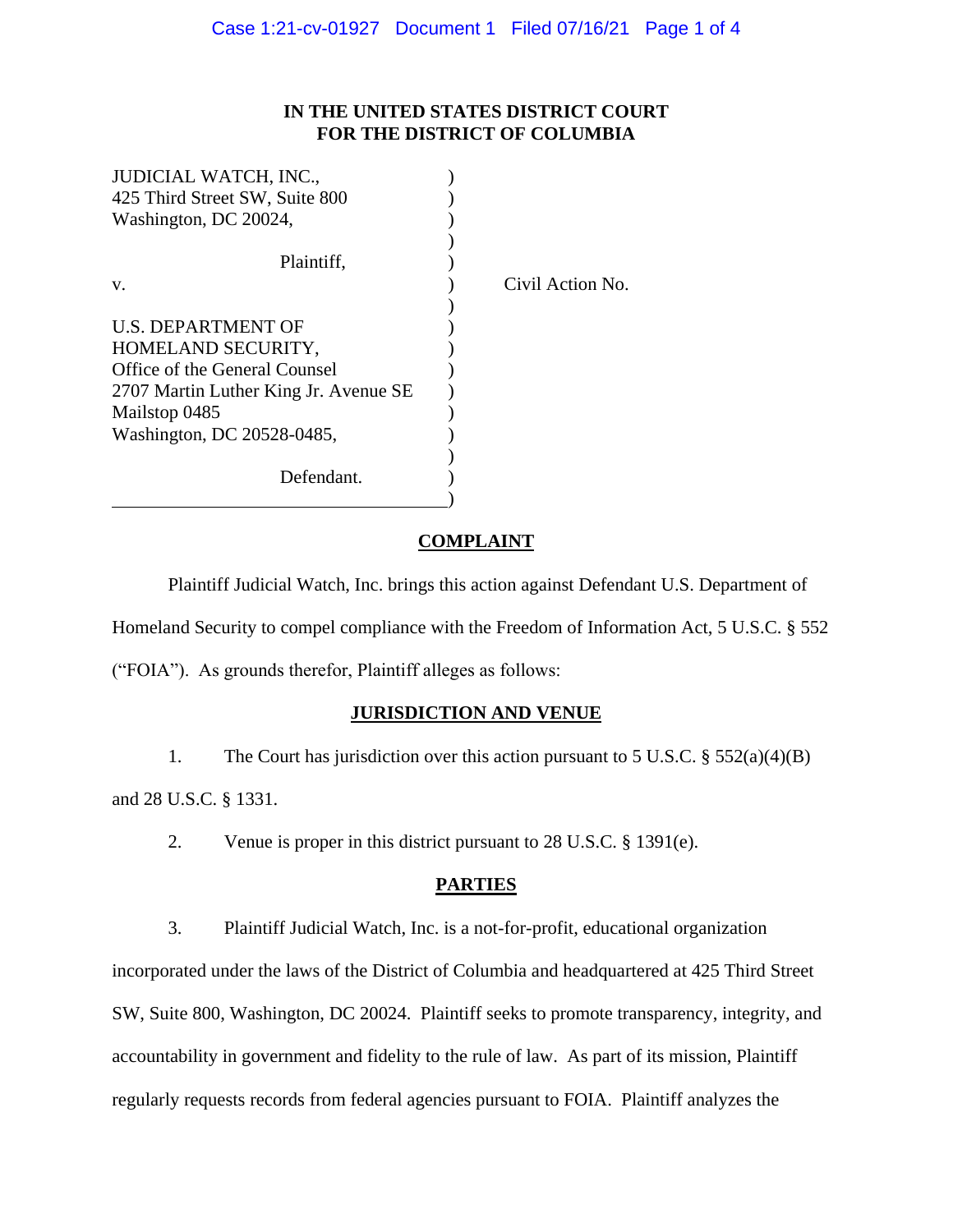### Case 1:21-cv-01927 Document 1 Filed 07/16/21 Page 2 of 4

agencies' responses and disseminates both its findings and the requested records to the American public to inform them about "what their government is up to."

4. Defendant U.S. Department of Homeland Security is an agency of the U.S.

Government and is headquartered at 245 Murray Lane SW, Washington, DC 20528. Defendant has possession, custody, and control of records to which Plaintiff seeks access.

#### **STATEMENT OF FACTS**

5. On March 18, 2021, Plaintiff served a FOIA request to the Department of

Homeland Security (DHS) seeking access to the following records:

Records reflecting the number of enrollees in the Migrant Protection Program who have been charged with crimes after entering the United States under MPP, the nature of the charges, the disposition of the charges, and demographic data of those enrollees charged, such as age, sex, country of origin, etc.

The time frame of the request was identified as "Jan. 1, 2021 through the present."

6. By letter dated April 5, 2021, DHS acknowledged receiving Plaintiff's request on

March 18, 2021. The letter advised Plaintiff that the request had been transferred to the FOIA

offices of the following DHS components for processing: U.S. Customs and Border Protection

(CBP), U.S. Citizenship and Immigrant Services (CIS), and U.S. Immigration and Customs

Enforcement (ICE).

7. In subsequent communications, CBP, CIS, and ICE each acknowledged receiving Plaintiff's request on April 6, April 5, and April 28, 2021, respectively. CBP advised Plaintiff that the request had been assigned tracking number CBP-2021-049839. CIS advised Plaintiff that the request had been assigned tracking number COW2021001256, and ICE advised Plaintiff that the request had been assigned tracking number 2021-ICFO-34302. Each component invoked FOIA's 10-day extension of time provision for "unusual circumstances."

- 2 -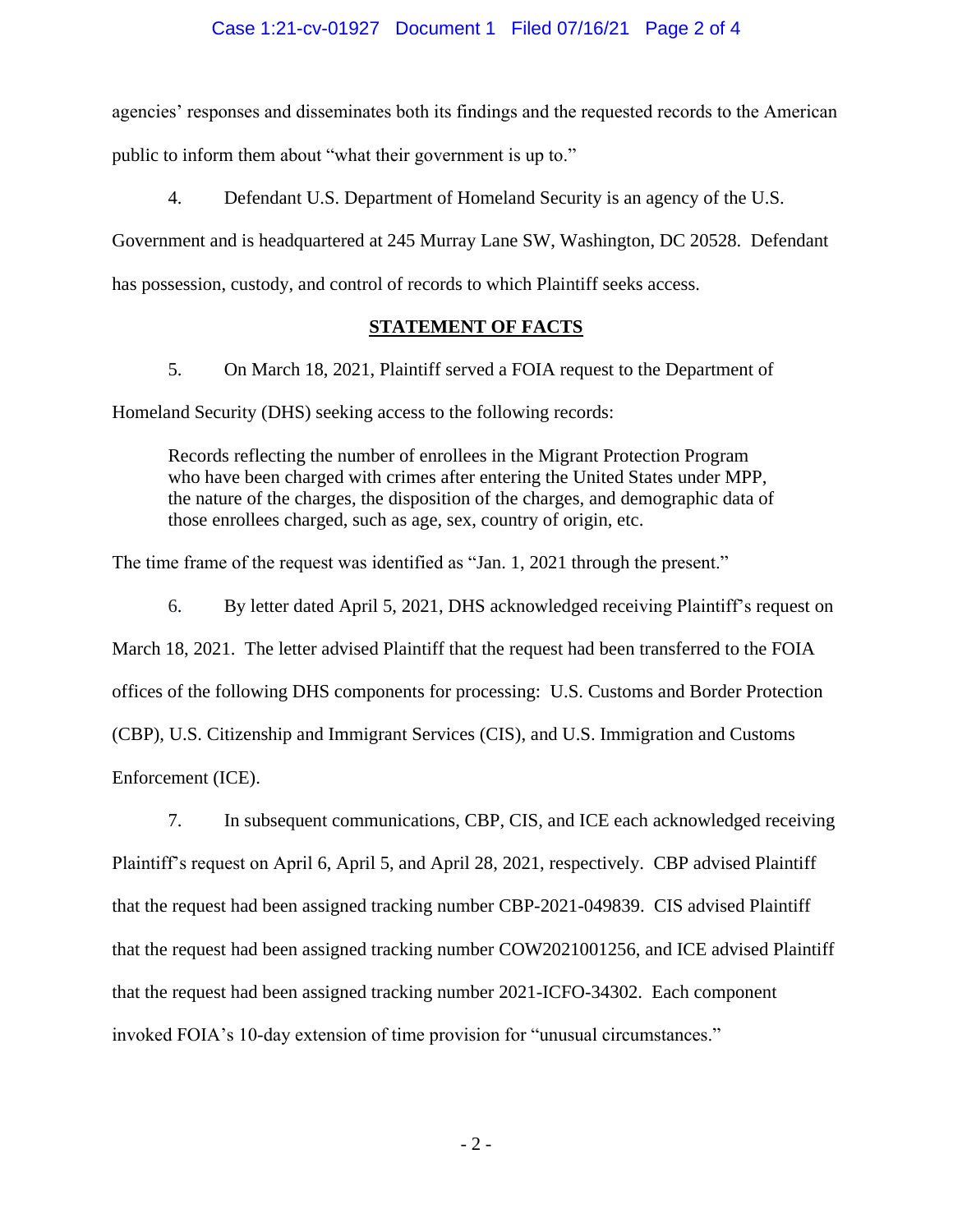#### Case 1:21-cv-01927 Document 1 Filed 07/16/21 Page 3 of 4

8. On April 14, 2021, CIS advised Plaintiff that it had located no records responsive to the request. Plaintiff does not challenge CIS's determination.

9. As of the date of this Complaint, CBP and ICE have failed to: (i) determine whether to comply with the request; (ii) notify Plaintiff of any such determination or the reasons therefor; (iii) advise Plaintiff of the right to appeal any adverse determination; or (iv) produce the requested records or otherwise demonstrate that the requested records are exempt from production.

## **COUNT I (Violation of FOIA, 5 U.S.C. § 552)**

10. Plaintiff realleges paragraphs 1 through 9 as if fully stated herein.

11. Defendant's components CPB and ICE are in violation of FOIA and therefore Defendant is in violation of FOIA.

12. Plaintiff is being irreparably harmed by Defendant's violation of FOIA, and Plaintiff will continue to be irreparably harmed unless Defendant is compelled to comply with the law.

13. Plaintiff has no adequate remedy at law.

14. To trigger FOIA's administrative exhaustion requirement, CBP was required to make a final determination on Plaintiff's request by May 18, 2021 at the latest, and ICE was required to make a final determination on Plaintiff's request by June 10, 2021 at the latest.

15. Because Defendant failed to make a final determination on Plaintiff's request within the time limits set by FOIA, Plaintiff is deemed to have exhausted its administrative appeal remedies.

WHEREFORE, Plaintiff respectfully requests that the Court: (1) order Defendant to search for any and all records responsive to Plaintiff's FOIA request and demonstrate that it

- 3 -